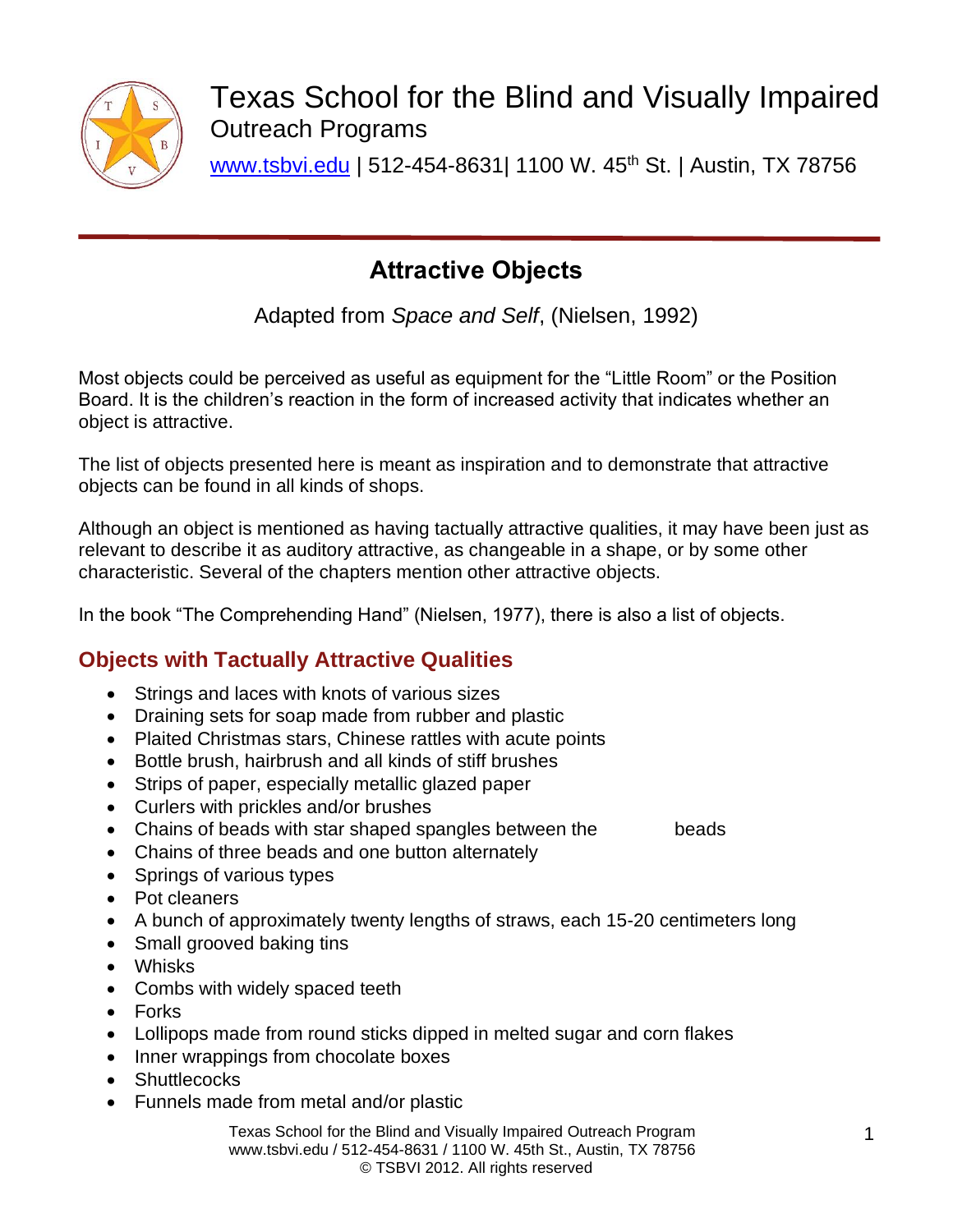• Adhesive tape or gummed paper, the material slightly crumpled up to a shape able to be grasped by the child

### **Objects with Auditorially Attractive Qualities**

- Greaseproof paper, tissue paper, wrapping paper (folded or crumpled.
- Two metal teaspoons
- A slightly inflated balloon
- Key bunches of various shapes and materials
- A bunch of plastic measuring spoons
- Christmas bells
- Two triangles
- Ear syringe (placed in a little net to facilitate hanging)
- Mouth organs, flutes
- Electric toothbrushes and /or "lady shavers" (remove the knife)
- Ten centimeters long Velcro band, sewed together at one end and supplied with a ring at the other end
- Castanets
- Net containing hazelnuts

# **Objects to be Hung Along the Wall Module**

- Two plates with a hole drilled near the edge of each of them.
- Hang the plates from a piece of string and place one bead between the plates.
- Embroidery rings, each covered with greaseproof paper, cellophane or any other kind of paper. (let the paper project outside the ring, making it easier to grasp)
- Egg slicers
- Boxes fitted with rubber bands
- Pumps for the air beds
- "The Harp" available from Lilliworks

# **Objects Promoting Concept of Numbers**

- Bunches of two to five keys, spoons, pieces of plexiglass, pieces of wood, curlers, curtain rings, key rings, round sticks, combs, pieces of water hose, door hinges, thimbles, springs
- A ring of elastic; three or four curtain rings tied at distances of three to four centimeters. This ring is placed around a tin, a jug, or another object, enabling the child to detach the elastic ring from the object
- Two nail brushes joined together
- A nail brush and another kind of brush joined together
- A shoe with a lace
- Aplastic bottle with a bottle brush
- Purses with various closing mechanisms
- Spectacle case with a spectacle frame